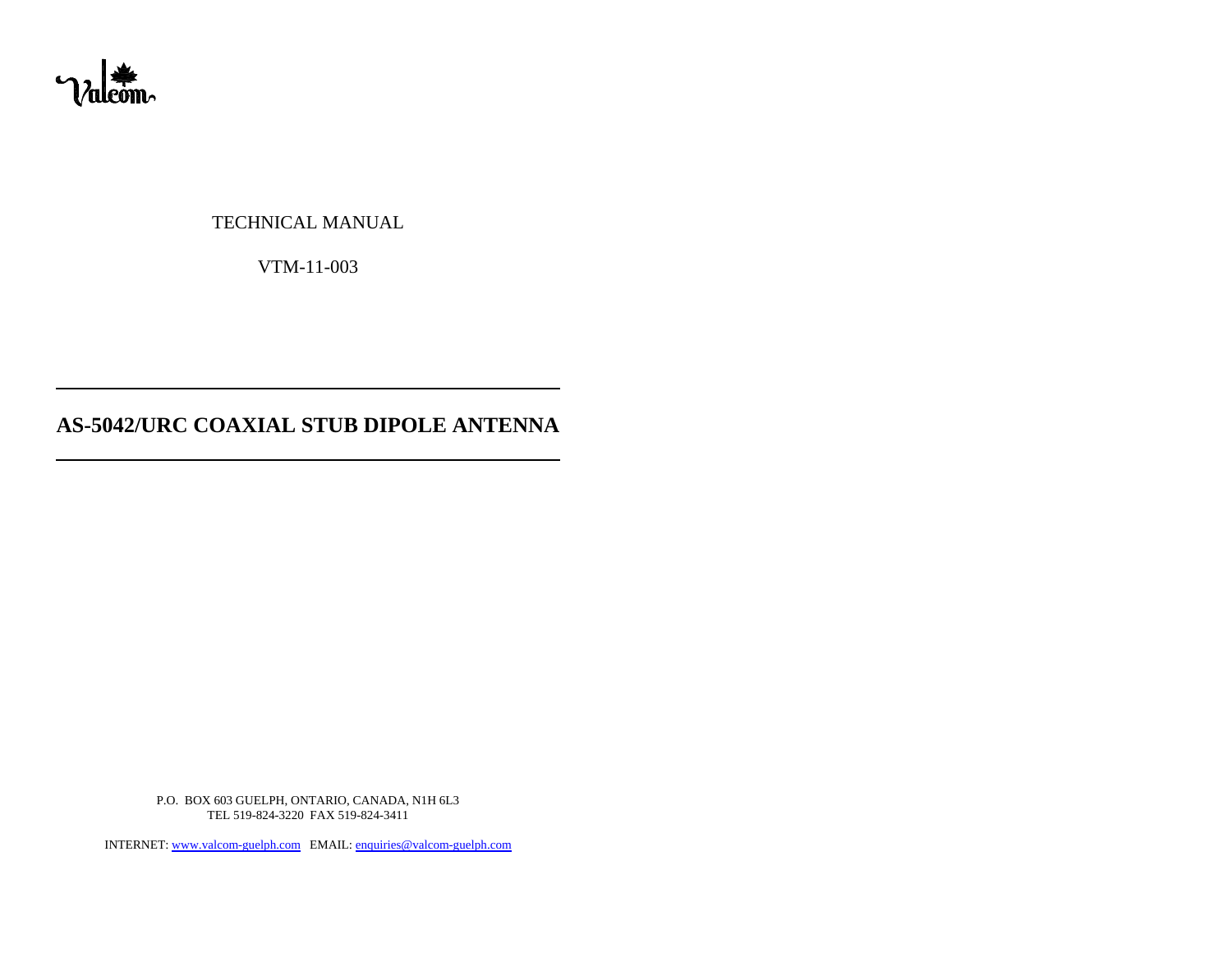#### TABLE OF CONTENTS

| 1. | <b>SCOPE</b>                     | 2 |
|----|----------------------------------|---|
| 2. | <b>DESCRIPTION</b>               | 2 |
| 3. | ELECTRICAL CHARACTERISTICS       | 3 |
| 4. | MECHANICAL CHARACTERISTICS       | 3 |
| 5. | <b>INSTALLATION INSTRUCTIONS</b> | 5 |
| 6. | <b>OPERATING INSTRUCTIONS</b>    | 5 |
| 7. | <b>MAINTENANCE</b>               | 5 |
| 8. | <b>CONTACT INFORMATION</b>       |   |

#### **SCOPE**

The scope of this technical manual is to provide the basic operational characteristics of the AS-5042/URC COAXIAL STUB DIPOLE ANTENNA, as well as, provide installation and maintenance information for field use.

### **DESCRIPTION**

The AS-5042/URC antenna is a UHF coaxial stub dipole antenna intended for shipboard applications, offering wide frequency band capabilities in a ruggedized package. The antenna is ideally suited for any communications system operating between 220MHz and 400MHz, providing vertically polarized, omni-directional radiation patterns. It is designed to easily handle 200 W of RF input power with a maximum of 2:1 VSWR.

The AS-5042/URC is comprised of two small cylindrical stub radiators with an integral support bar. It is designed to withstand the harsh environmental conditions unique to seagoing vessels. This antenna is ideally suited for mounting to a flat surface from the included mounting clamp.

This antenna comes from our factory completely assembled, ready for installation. The following table lists the major replaceable sub-assemblies of the antenna system: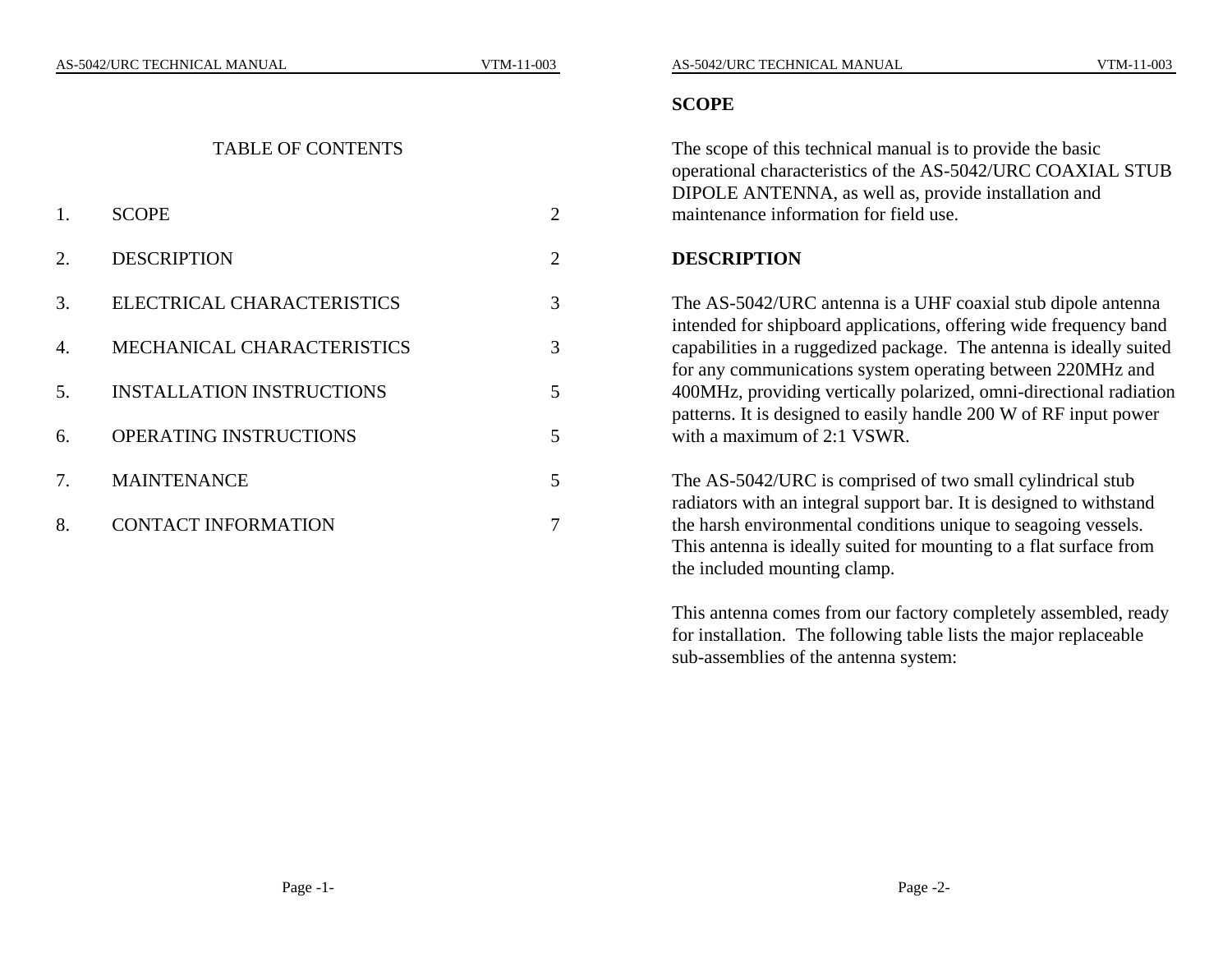| <b>OTY</b> | <b>Part Number</b> | <b>Description</b>               |
|------------|--------------------|----------------------------------|
| . per      | VD-11-00059-1      | AS-5042/URC Assembly             |
| 1 per      | $VC-11-00068-1$    | AS-5042/URC Antenna Mount Bottom |
| per        | $VC-11-00070-2$    | AS-5042/URC Antenna Mount Top    |

#### **ELECTRICAL CHARACTERISTICS**

| Frequency                | 220 MHz to 400 MHz |
|--------------------------|--------------------|
| Polarization             | Vertical           |
| <b>Radiation Pattern</b> | Omni-directional   |
| Impedance                | 50 Ohms Nominal    |
| <b>VSWR</b>              | Less than $2:1$    |
| Gain                     | $+1$ dBi           |
| Input connector          | N-Type, female     |
| Power Handling           | 200 W (Average)    |

# **MECHANICAL CHARACTERISTICS**

| Weight      | $4.5$ lbs $(2.0 \text{ kg})$<br>+ 2.5 lbs $(1.1 \text{ kg})$ mounting bracket |
|-------------|-------------------------------------------------------------------------------|
| Height      | $21.69$ in $(55.1$ cm)                                                        |
| Width       | $17.25$ in (43.8 cm) assembled                                                |
| Temperature | -40°F to +300°F (-40°C to +150°C)                                             |
| Finish      | Haze Grey Epoxy Polyamide                                                     |



### **ASSEMBLY INSTRUCTIONS**

No Assembly Required.

### **INSTALLATION INSTRUCTIONS**

As shipped, the AS-5042/URC antenna is designed with a mounting bracket intended to mount to a flat surface . The bracket can be loosened and swivelled for either a horizontal or vertical mount. The arrow located on the connector flange indicates which direction is to face "up" to when the antenna is mounted, so as to maintain an omnidirectional radiation pattern.

# **OPERATING INSTRUCTIONS**

Connect a suitable RF coaxial cable (such as RG-142) from the ship's radio setup to the bottom of the antenna. An N-type connector is required for this.

There are no other user connections or settings required to use the antenna.